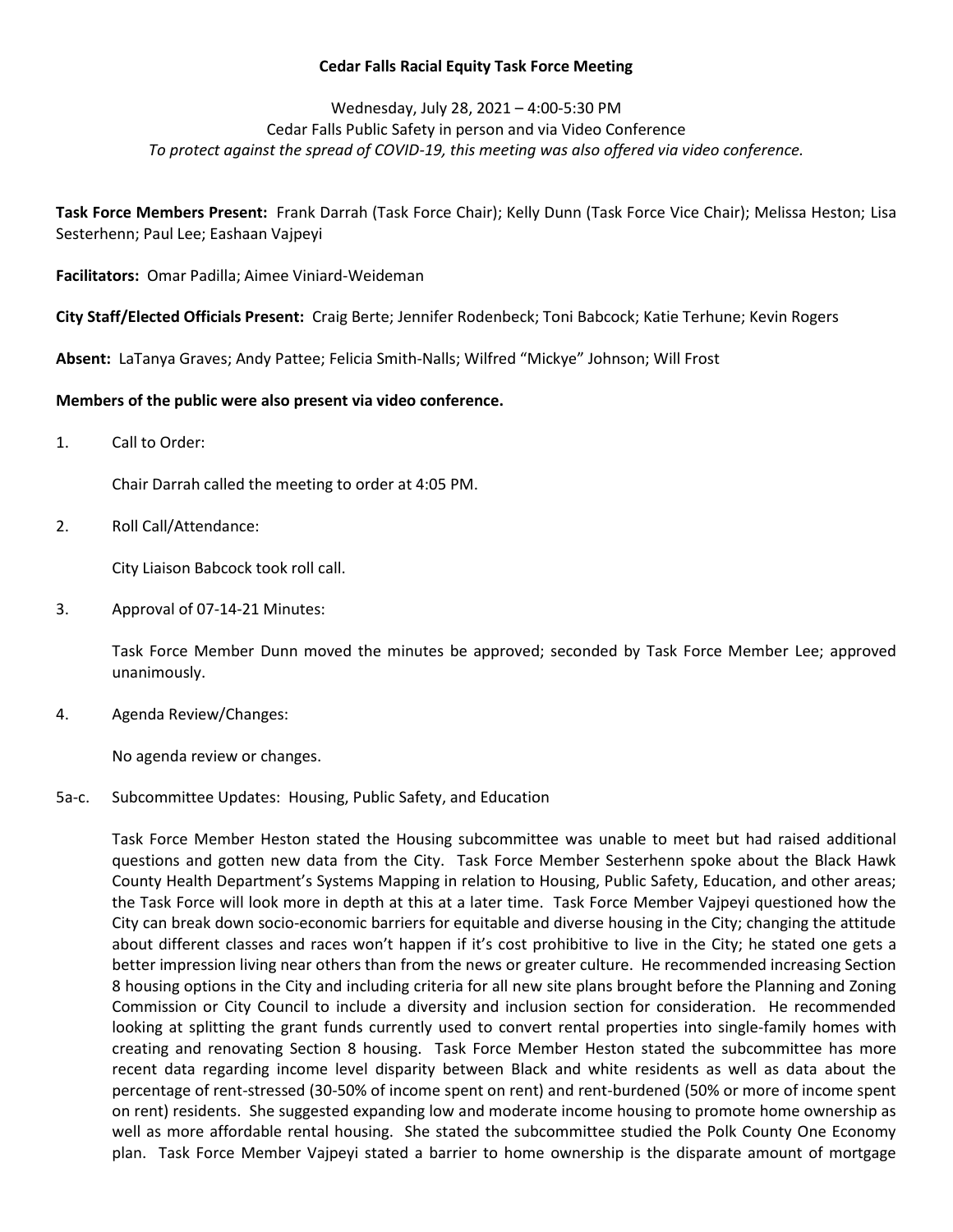denials to POC; he stated personal relationships will help, such as being neighbors. He stated Cedar Falls doesn't get more Section 8 vouchers out due to limited staff time and focus; could the City do more. Task Force Member Lee questioned if the use of grant money for rental house conversion can be restructured; who funds it and what are the limitations of the use? Task Force Member Vajpeyi stated it is City funding. Task Force Member Heston stated if the City looks for more grant funding that also requires a staff member to find, apply for, and administer them. Facilitator Viniard-Weideman questioned if the subcommittee has enough work for the next meeting; Task Force Member Heston stated yes.

Vice Chair Dunn stated the Public Safety subcommittee met once; she stated Chief Berte is working on gathering data, including what Cedar Falls is already doing. She stated they discussed hiring: wording of qualifications changed from subjective to objective; focus on post-high school education – currently require 60 hours, an AA degree but prefer a bachelor's degree or higher as this provides more time to mature and meet a more diverse populace past high school – Task Force Member Lee stated it shows the candidate exhibits time management, discipline, multi-tasking, and prioritizing skills. Vice Chair Dunn stated currently upon hire, officers are required to take a psychological exam followed with psychiatric visit if necessary, take a polygraph, and undergo a background check; Cedar Falls ensures minorities and females are on the hiring panel and diversity questions added; candidate responses are watched closely for red flags. She stated the subcommittee will recommend positive marketing of Public Safety's diversity training and actions in the community; Task Force Member Sesterhenn questioned if positive marketing recommendation strictly for Public Safety or other areas as well; Vice Chair Dunn confirmed in all areas; Task Force Member Lee stated to market to the community the Task Force needs to hear from inside the community. Chief Berte states most data will be available by the next subcommittee meeting. Task Force Member Vajpeyi questioned hiring with regard to use of marijuana; Chief Berte responded that since 2016 policy has been adjusted twice and outside factors such as moving from a state where it was legal are taken into consideration; he states the City, county, and Waterloo should have a consistent standard. Task Force Member Heston stated some Police Departments have a dedicated Social Worker on staff for calls with mental health or domestic violence issues. Chief Berte provided information on Elevate, a program new in fall of 2020 funded by a grant, providing social workers for calls across Black Hawk County; there could be up to a 30 minute response time. He stated Waterloo has social workers on staff through a grant and they ride along with officers. He stated Elevate is a great program; having on staff would be beneficial but must be weighed against cost. He stated officers are being trained in crisis intervention which gives Public Safety better response to mental health emergencies; Vice Chair Dunn recommended this training be in the marketing push; Task Force Member Heston commented on the impact of training and the need to ensure if its effective and if not, what can be done; Facilitator Padilla questioned if the data dive is at a point where the impact is backed by numbers. Task Force Member Vajpeyi returned to the hiring discussion; he stated a bachelor's degree is a good benchmark but if it's about time to mature and surround oneself with more diversity, then experience should also be considered as comparable, especially as degrees are costly. He requested an explanation of why the City's reasoning for funding one program over another and why the City claims to be "cash-strapped"; Task Force member Heston stated that Cedar Falls' property taxes are lower than Waterloo's but that the properties are valued higher.

Chair Darrah stated that the Education subcommittee met once; they are still going through lots of data and don't have any additional report or findings at this time. There were no additional questions or comments.

#### 6-7. Consideration of Action Items – Next Steps

Facilitator Viniard-Weideman referenced a tentative future meeting schedule including one meeting per subcommittee (three meetings) to present information and recommendations and one to review and consensus full report and recommendations; that would be the last scheduled Task Force meeting. She suggested two additional meetings: one for community engagement and feedback and one to review the community feedback, amend report with feedback as appropriate, and Council presentation. Task Force Member Lee stated it looked like a good outline; he recommended giving a tentative update to Council. Facilitator Viniard-Weideman stated the Task Force could vote to agree on the community engagement meeting to hold the date; discussion will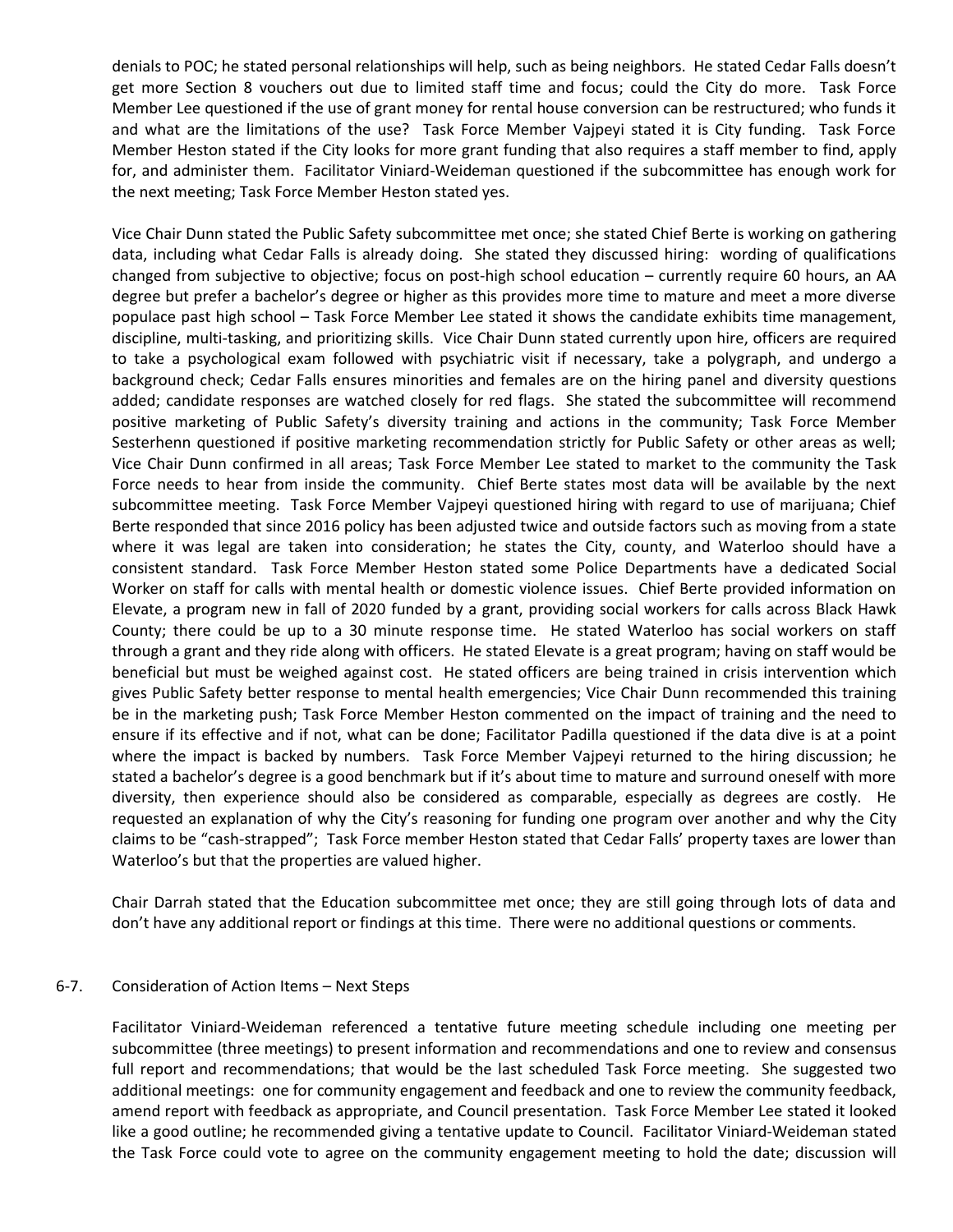return to voting. Task Force Member Vajpeyi questioned if the community meeting would be for all three topics in one night; Facilitator Viniard-Weideman suggested a general overview of the report to be presented with the understanding that this is just the beginning of the process and requests for additional community input. She questioned how deep the Task Force wants the report and referenced a tentative report outline provided to members; she suggested the report be thought provoking and contain recommendations for City Council and staff; keep in mind time frame limitations to complete. Facilitator Viniard-Weideman suggested the Task Force look at the process; could some existing boards and commissions take on some of the work moving forward; keep timeline in mind; and consider a public meeting before presenting to Council. Task Force Member Heston expressed concern with the lack of public attendance for current Task Force meetings, as it had a lot of interest originally; she questioned if it is because of the lack of opportunity for public engagement. Facilitator Vinaird-Weideman referenced a worksheet for the subcommittees' use; she recommended using the "don't know" and "not doing" categories to capture questions the Task Force has but can't answer by the report due date and using those for future recommendations. Task Force Member Vajpeyi suggested the focus of the community engagement meeting could be: what doesn't the City know and do; and what *should* the City know and do. He recommended three separate meeting dates and times, one for each subcommittee focus, and suggested more outside viewpoints be sought than inside; Task Force Member Lee agreed with three separate events; he challenged that first the City must look inward before outward. Chair Darrah suggested presenting to the Council first and receiving sanction from the City before holding a community engagement event; there was debate by several members about lack of community members present at many meetings and how to market the meetings to raise attendance. Task Force Member Sesterhenn suggested a joint work session with City Council. Facilitator Viniard-Weideman stated the current recommendations as she understood them: for the City to move forward with this project past this Task Force and recommendations under each topic of Housing, Education, and Public Safety. She stressed the timeline: where is energy best spent; what work is yet to be done; should a public engagement meeting be held prior to Council presentation; and is there time to do the public engagement meeting well? Task Force Member Lee spoke to continuation of Task Force Work and questioned if continuation would hold more importance under the Human Rights Commission (HRC) or as a Task Force of Council or the Mayor. Task Force Member Sesterhenn stated the project is bigger than the three focus topics; segregation, us versus them, and knowing your neighbors are part of systems practice, and tie into the three topics. Facilitator Viniard-Weideman suggested the Task Force's next meeting focus is to make a decision about holding a public engagement meeting; Task Force Members Lee and Dunn stated only if it can be done well, and three separate meetings are necessary but if there's not enough time it can be a recommendation for later. Facilitator Viniard-Weideman asked Task Force Member Sesterhenn to share Black Hawk County Systems Mapping information; Task Force Member Sesterhenn agreed. Task Force Member Heston suggested each subcommittee complete the "Know/Don't Know" worksheet for the next meeting; Facilitator Viniard-Weidman will provide copies to each group and offered facilitator presence at subcommittee meetings. Facilitator Padilla stated this format for the next meeting will push back the subcommittee presentation meetings. Task Force Members Vajpeyi and Lee spoke about the lack of public engagement through this process; it's normal for interest to wane but once the report comes out those interested will get involved; Facilitator Padilla encouraged remaining positive and motivated to obtain Council and community support; he stated the Task Force needs to give itself credit for the work done already. Chair Darrah states the need to get Council and City staff support, and by extension HRC support. Vice Chair Dunn suggested a recommendation that the City hire a full time Human Rights staff person. Task Force Member Heston asked Chair Darrah if he recommended holding public engagement meeting prior to presenting to Council; he responded no, to temper expectations, and stated the public engagement meeting could influence Council decision. Facilitator Viniard-Weideman presented the three options for public engagement meeting heard so far: all three topic subcommittees present separately; a general presentation of the work started for feedback to present to Council; or recommendation of a public engagement meeting after Council presentation. Task Force Member Lee stated there is an upcoming Council and Mayoral election; the Task Force needs to make sure its work is extended past this change; consider this when planning a public engagement meeting. Task Force Member Vajpeyi stated the HRC will continue the work of this Task Force.